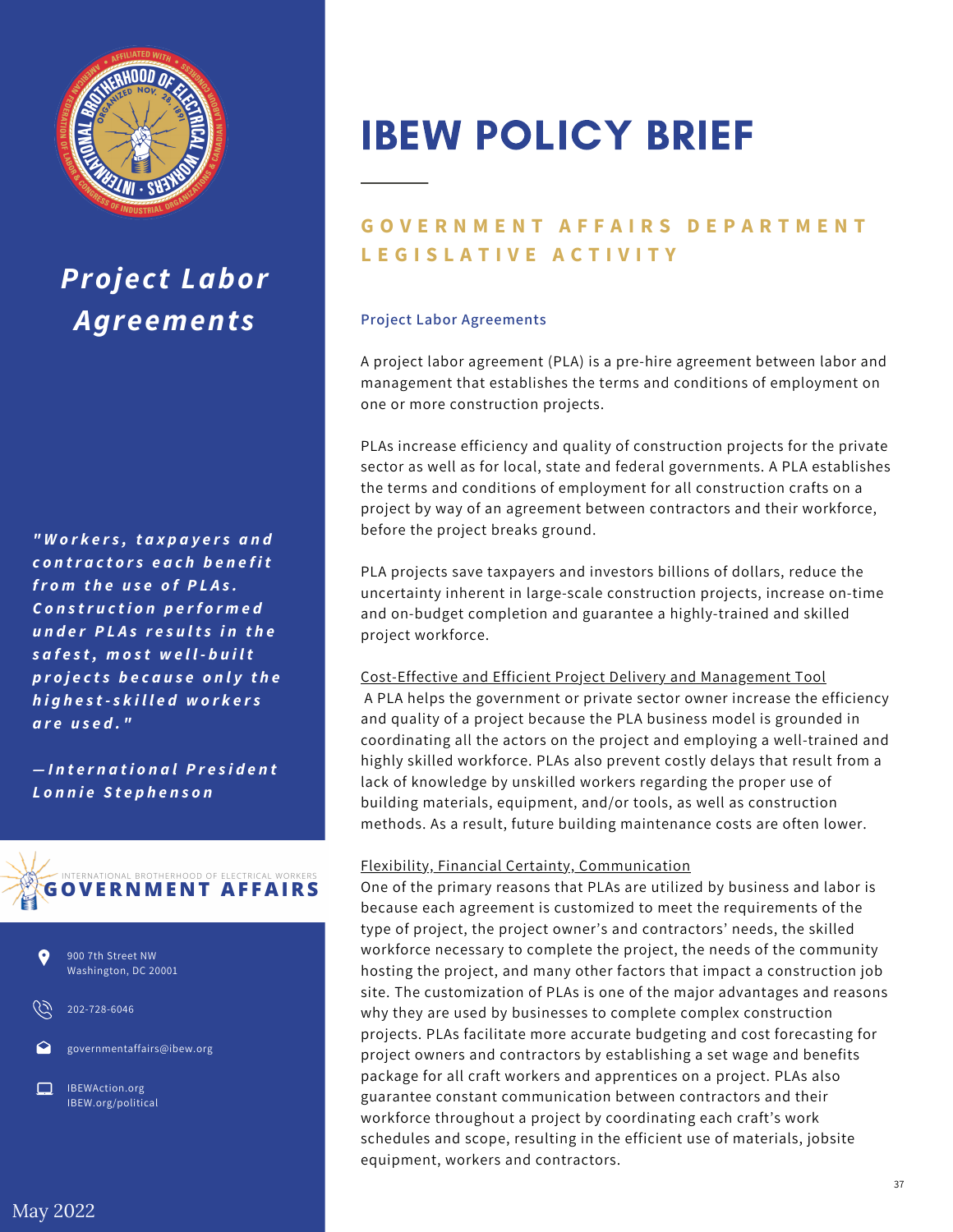#### Safety, Security, and No Skills Shortage

PLAs ensure a project is safer by guaranteeing that all workers are well trained. This is extremely important since construction is one of the most dangerous industries. Using a highly skilled workforce protects project owners, contractors and workers by reducing jobsite accidents. Contractors also pay less for workers compensation as a result of employing a safer workforce. Importantly, PLAs also provide guaranteed access to a steady pipeline of well-trained and highly skilled individuals to ensure there is no shortage of craft workers throughout all phases of a project.

#### Communities and Careers for Local Residents and Veterans

PLAs encourage veteran, local hire and employment of women and people from communities of color, providing a pathway to a career in the skilled construction trades. PLAs also help local businesses and communities because they promote hiring local workers who in turn spend their paychecks in the cities and towns where the PLA project is located.

#### Addressing the Federal PLA "Mandate Myth"

The idea that the federal government can mandate union hire on their PLA projects is false. The fact is, the federal government is legally prohibited from mandating that workers on PLA projects be members of a union. The PLA business model does not mandate or pre-determine that a workforce be union or nonunion. It allows for the project owner, such as the government or private sector entity, to ensure successful project delivery by establishing uniform workforce standards that both union and nonunion contractors and their workforce must meet as a condition of participating on the project. Those workforce standards are defined by the type of project that needs constructing or maintaining and has nothing to do with union membership.

#### **President Biden's PLA Executive Order**

On February 4, 2022, President Biden signed an executive order announcing that it is the policy of the federal government to use PLAs for its large-scale construction projects. It applies to all solicitations for contracts worth \$35 million or more for construction projects built by the federal government and its agencies. Based on FY2021 figures, this order could affect **\$262 billion** in federal government construction contracting.

The order does not apply where the federal government is merely providing financial assistance to state or local governments for their projects, so many projects funded by the Bipartisan Infrastructure Law will **not** be subject to the Order.

President Biden's PLA Executive Order: https://www.whitehouse.gov/briefing-room/presidential[actions/2022/02/04/executive-order-on-use-of-project-labor-agreements-for-federal-construction-projects/](https://www.whitehouse.gov/briefing-room/presidential-actions/2022/02/04/executive-order-on-use-of-project-labor-agreements-for-federal-construction-projects/)